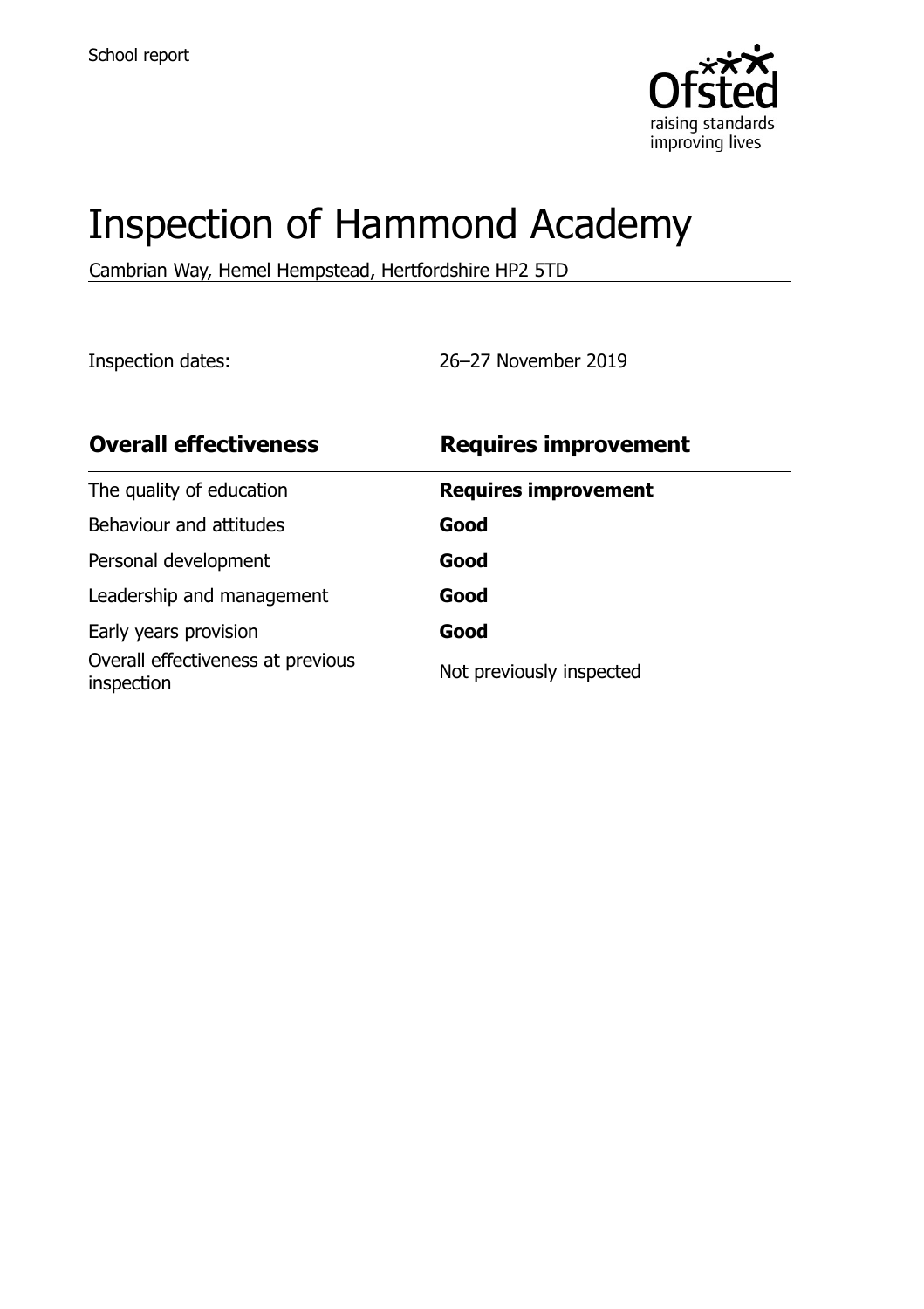

## **What is it like to attend this school?**

Pupils are happy, feel safe and enjoy school. They appreciate the supportive, caring and nurturing ethos. Pupils' well-being is always a focus. Staff know pupils well and want the very best for them. Pupils know that if they are struggling to cope, staff will help them.

The school is calmer and more orderly than in the past. Pupils' behaviour is good. Staff have high expectations of what is acceptable. Pupils cooperate with one another and encourage each other in lessons. At breaktimes and lunchtimes, pupils play together happily. Pupils know what bullying is. They say that bullying is rare but know to tell an adult if there are any concerns.

Pupils are taught how to keep healthy. They know the importance of eating the right foods. They take part in a range of sports activities that encourage an active and healthy lifestyle, which they enjoy. Pupils enjoy the school clubs and have the opportunity to be a leader, such as playing an active role on the school council.

Many pupils enjoy the subjects they learn about. Teachers set work that pupils find interesting. However, in English lessons, pupils do not get enough opportunities to build on what they already know.

#### **What does the school do well and what does it need to do better?**

In Reception and key stage 1, most pupils develop the phonics skills and reading abilities to become confident readers. In key stage 2, there are insufficient reading resources to match pupils' learning needs. This is impacting particularly on pupils who are less confident readers. There are not enough opportunities for writing. This limits the development of skills that could help raise pupils' achievement. Also, the quality of pupils' presentation of work is too inconsistent across year groups. Not enough pupils take pride in their work.

In mathematics, teachers make sure that each session they plan fits into a whole series of lessons. They make frequent checks on pupils' learning to pick up on misconceptions. Focused teaching ensures that pupils who have fallen behind get extra support. Pupils' work shows that they are developing the mathematical knowledge they need to succeed in the next stage of their learning.

In science, the curriculum leader has thought about the content and sequence of learning, so that pupils build on their understanding. Pupils enjoy developing their scientific skills through participating in different experiments.

The programme of learning for pupils' personal, social and health education (PSHE) meets pupils' needs well. The regular mindfulness and meditation sessions help pupils to regulate their emotions and help them feel calmer. The plans for physical education (PE) are well ordered and build on pupils' knowledge and skills as they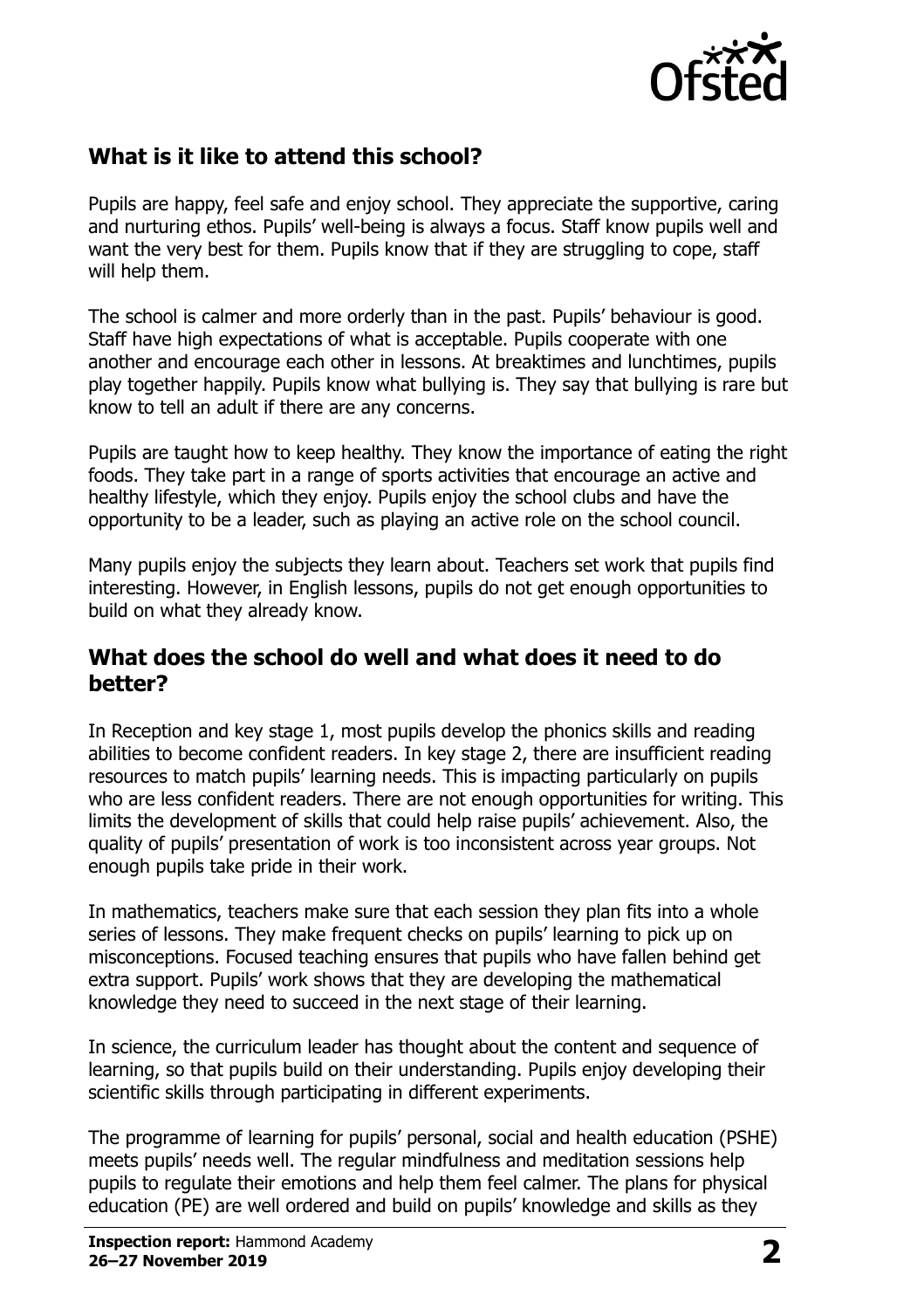

progress through the school. Disadvantaged pupils are included in all aspects of the school. Staff are aware of pupils' personal development needs. As a result, effective pastoral support is in place.

Children do well in early years. Leaders have created a calm, appropriate learning environment. Adults have set clear routines so that children engage immediately. Planning is detailed and pays attention to what individual pupils and groups of pupils need to do. This helps move children's learning forward. Staff are skilled at engaging and holding children's interest. Children play and learn together well.

Pupils with special educational needs and/or disabilities experience the full curriculum. Staff identify any barriers to learning and put suitable support in place.

Visits to places such as the Houses of Parliament bring the curriculum alive. Pupils recall these experiences with excitement. They relish the chance to raise money for charities such as the National Society for the Prevention of Cruelty to Children (NSPCC). Participating in these events helps develop personal skills, such as communication skills, self-esteem and confidence.

Leaders have high expectations for behaviour. Pupils say that behaviour is much better than it used to be and that disruption in lessons is rare. We agree. Pupils behave well in lessons and are keen to take part in activities.

The school is well led and managed. The trust has made sure that the right people are in the right positions to make the necessary improvements. Trust members and the local advisory body (LAB) check what leaders are doing. They know there is still more work to do before the school is the very best it can be.

Staff are proud to work at the school. They feel leaders consider their well-being and workload. Staff value the training and support leaders provide, including working to develop their own subject knowledge with those who have experience of improving the curriculum. Those who are new to teaching are supported so that they continue to develop their skills.

## **Safeguarding**

The arrangements for safeguarding are effective.

Pupils' safety is given the utmost importance by all the adults at this school. All staff attend regular training. Staff are knowledgeable about the community they serve. This helps them to be aware of any potential risks. Staff know and use the procedures in place for reporting and recording concerns about pupils. These are acted on in a timely way. Leaders work with other agencies where necessary, ensuring that pupils receive the support they need. Pupils know that they should speak to a trusted adult if they are worried or upset.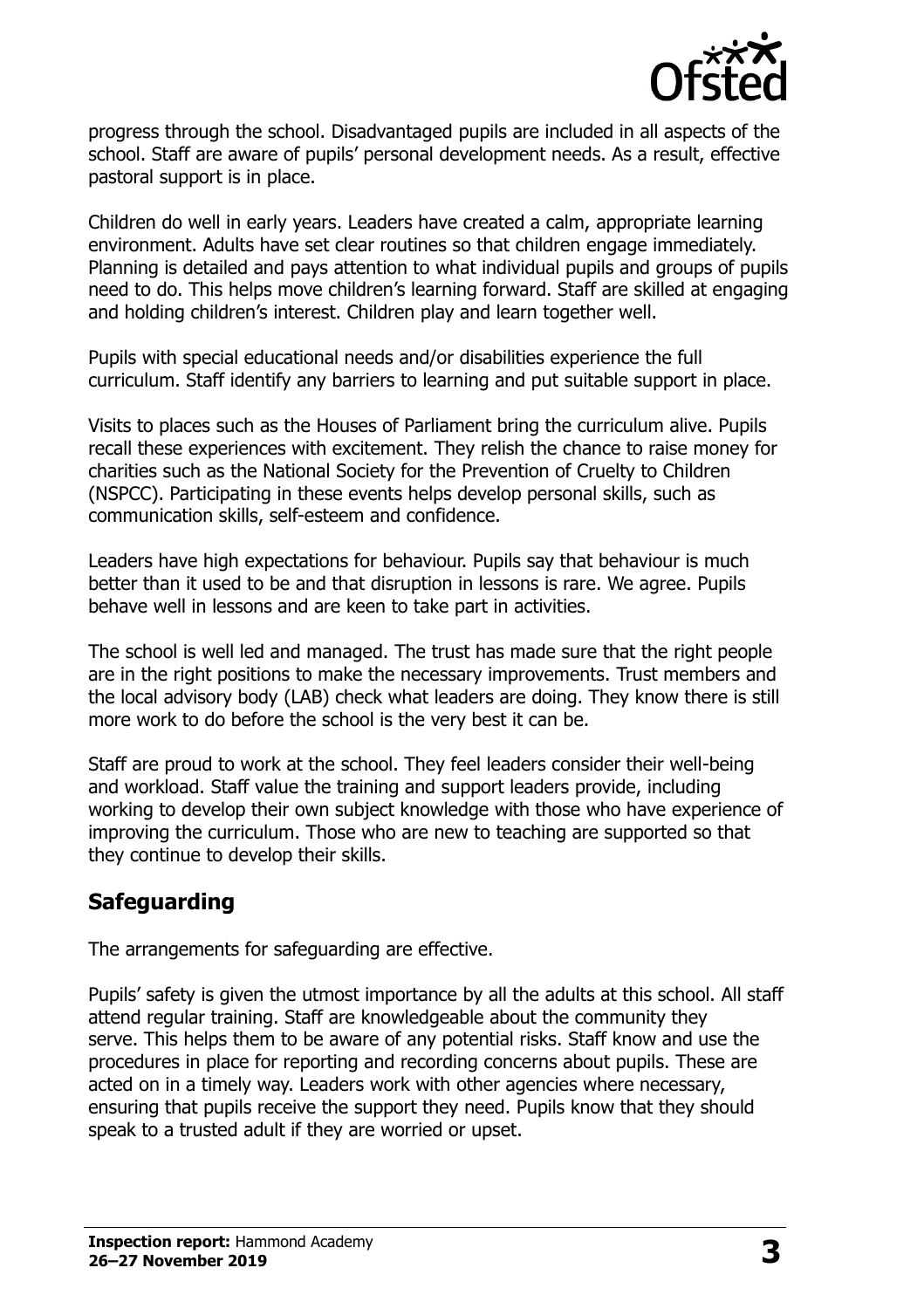

## **What does the school need to do to improve?**

## **(Information for the school and appropriate authority)**

- The teaching and curriculum for English are not supporting pupils' reading and writing well enough. Senior leaders need to ensure that the chosen approach to reading and writing is implemented consistently in all classes across the school, so that standards improve.
- The trust are currently working on building up the numbers and profile of the LAB. The LAB must assure themselves that leadership systems are suitably robust to bring about further improvement, and that the school self-evaluation and improvement plans are suitably precise to ensure that the school offers a good quality of education.

#### **How can I feed back my views?**

You can use [Ofsted Parent View](http://parentview.ofsted.gov.uk/) to give Ofsted your opinion on your child's school, or to find out what other parents and carers think. We use Ofsted Parent View information when deciding which schools to inspect, when to inspect them and as part of their inspection.

The Department for Education has further [guidance](http://www.gov.uk/complain-about-school) on how to complain about a school.

If you're not happy with the inspection or the report, you can [complain to Ofsted.](http://www.gov.uk/complain-ofsted-report)

### **Further information**

You can search for [published performance information](http://www.compare-school-performance.service.gov.uk/) about the school.

In the report, '[disadvantaged pupils](http://www.gov.uk/guidance/pupil-premium-information-for-schools-and-alternative-provision-settings)' refers to those pupils who attract government pupil premium funding: pupils claiming free school meals at any point in the last six years and pupils in care or who left care through adoption or another formal route.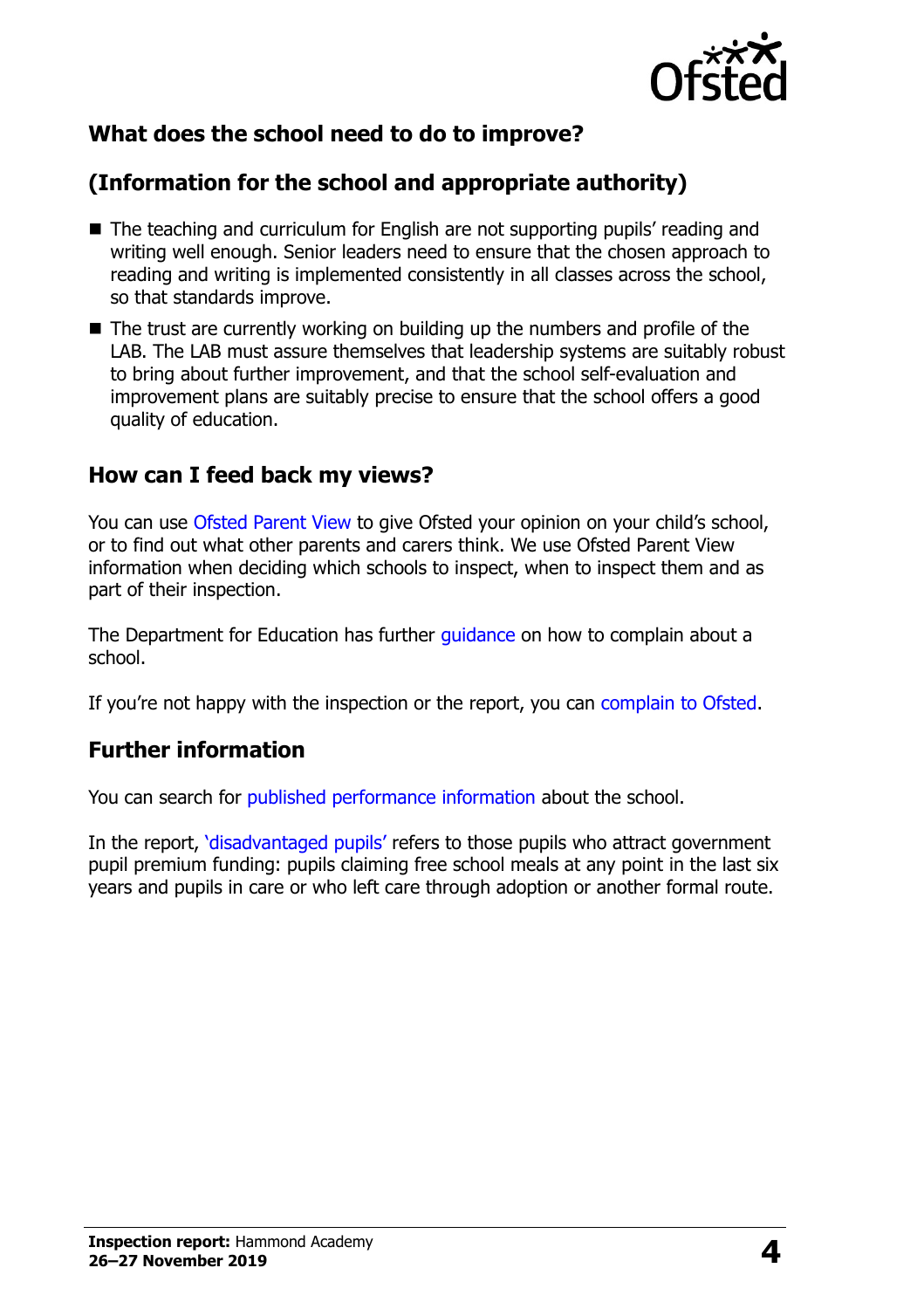

## **School details**

| Unique reference number             | 137238                                                                                                     |
|-------------------------------------|------------------------------------------------------------------------------------------------------------|
| <b>Local authority</b>              | Hertfordshire                                                                                              |
| <b>Inspection number</b>            | 10110341                                                                                                   |
| <b>Type of school</b>               | Primary                                                                                                    |
| <b>School category</b>              | Academy converter                                                                                          |
| Age range of pupils                 | 3 to 11                                                                                                    |
| <b>Gender of pupils</b>             | Mixed                                                                                                      |
| Number of pupils on the school roll | 481                                                                                                        |
| <b>Appropriate authority</b>        | Board of trustees                                                                                          |
| <b>Chair of trust</b>               | Dave Stent                                                                                                 |
| <b>Principal</b>                    | Kerry Graham (Acting principal)<br>Eileen Anderson (Interim principal)<br>Lyndon Evans (Interim principal) |
| Website                             | www.hammondacademy.org.uk                                                                                  |
| Date of previous inspection         | Not previously inspected                                                                                   |

## **Information about this school**

- Hammond Academy converted to become an academy in August 2011. This is the first inspection since it opened. When its predecessor school was last inspected by Ofsted, it was judged to be outstanding overall.
- The school is one of six primary schools in Aspire Academies Trust.
- The school has two-form entry from Reception to Year 3, and three-form entry in Years 4 to 6. There is also a morning Nursery.
- The school serves an area that experiences socio-economic deprivation.
- The acting principal is on maternity leave. Two interim principals presently share the role.

## **Information about this inspection**

We carried out this inspection under section 8 of the Education Act 2005. We deemed the inspection a section 5 inspection under the same Act.

■ This inspection was initially scheduled as a two-day exempt inspection carried out by one of Her Majesty's Inspectors (HMI) and an Ofsted Inspector, following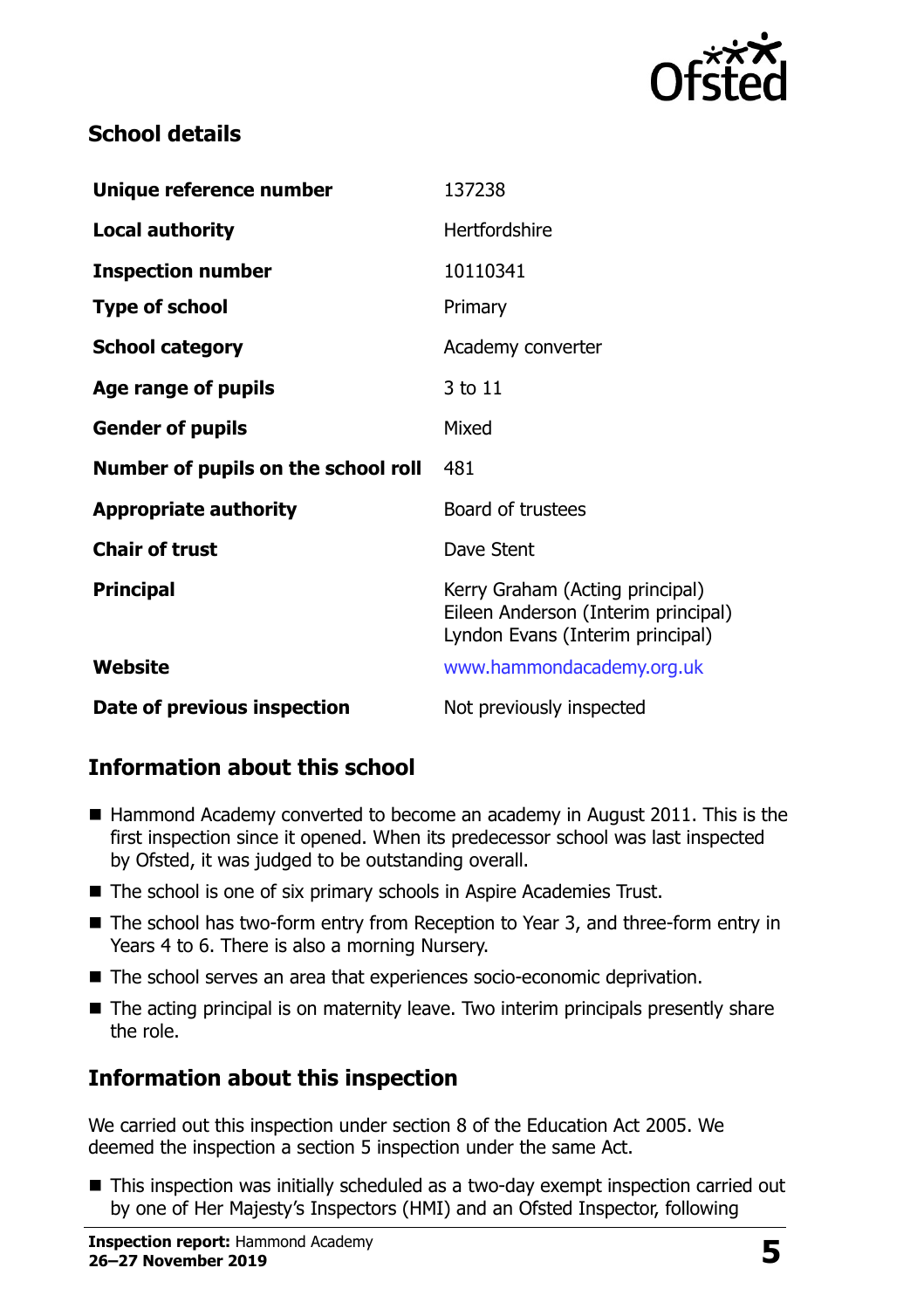

concerns about the school's performance. The inspection converted to a section 5 inspection. On the second day of the inspection, there was an HMI and three Ofsted Inspectors.

- We did deep dives in these subjects: reading, writing, mathematics and PSHE. We also considered PE and science on day two of the inspection. We visited lessons, viewed samples of pupils' work, talked to pupils about their learning and spoke to staff.
- We observed pupils' behaviour and spoke to pupils to gather their views about the school.
- We spoke to a number of staff across the school about the provision.
- We spoke with parents at the beginning of the school day and at the end of the school day, and analysed the 62 responses from parents to the Ofsted online questionnaire, Parent View. We explored the school's website to evaluate the quality of information provided to parents.
- We examined a range of documentation including the school self-evaluation, the school development plan, curriculum plans and information concerning pupils' attendance and behaviour.
- The inspection of safeguarding included scrutinising documentation and discussions with leaders, staff, pupils and the LAB.

#### **Inspection team**

| Stefanie Lipinski-Barltrop, lead inspector Her Majesty's Inspector |                  |
|--------------------------------------------------------------------|------------------|
| Katherine Douglas                                                  | Ofsted Inspector |
| Angela Savill                                                      | Ofsted Inspector |
| John Constable                                                     | Ofsted Inspector |